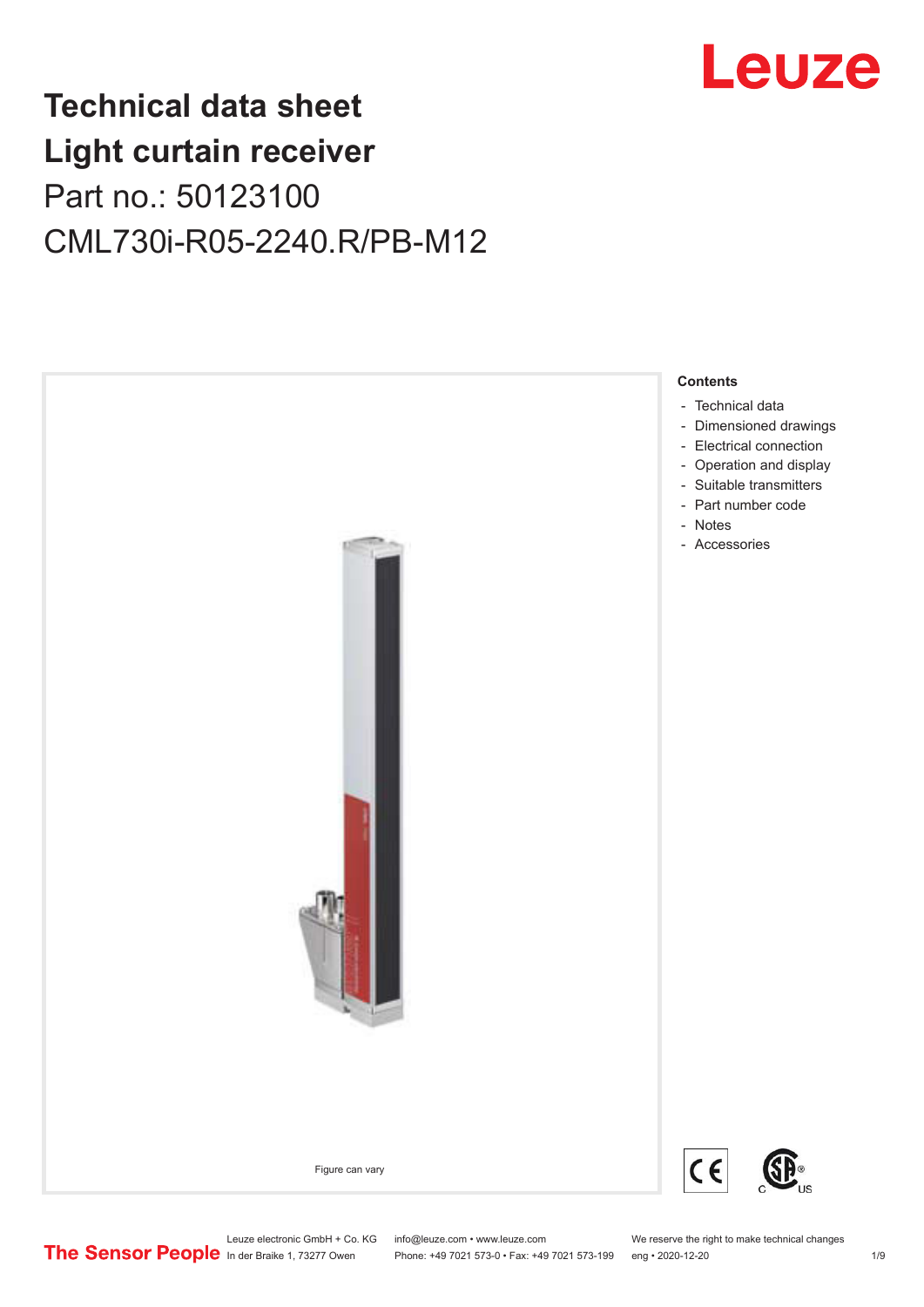## <span id="page-1-0"></span>**Technical data**

# **Leuze**

| <b>Basic data</b>                                    |                                                                    |
|------------------------------------------------------|--------------------------------------------------------------------|
| <b>Series</b>                                        | 730                                                                |
| <b>Operating principle</b>                           | Throughbeam principle                                              |
| Device type                                          | Receiver                                                           |
| <b>Contains</b>                                      | Accessories for the use of the BT-2R1                              |
| Application                                          | Detection of transparent objects                                   |
|                                                      | Object measurement                                                 |
| <b>Special version</b>                               |                                                                    |
|                                                      |                                                                    |
| <b>Special version</b>                               | Crossed-beam scanning                                              |
|                                                      | Diagonal-beam scanning<br>Parallel-beam scanning                   |
|                                                      |                                                                    |
| <b>Optical data</b>                                  |                                                                    |
| <b>Operating range</b>                               | Guaranteed operating range                                         |
| <b>Operating range</b>                               | $0.14.5$ m                                                         |
| Operating range, transparent media                   | $0.1$ 1.75 m                                                       |
| <b>Operating range limit</b>                         | Typical operating range                                            |
| <b>Operating range limit</b>                         | 0.16m                                                              |
| <b>Measurement field length</b>                      | 2,240 mm                                                           |
| <b>Number of beams</b>                               | 448 Piece(s)                                                       |
| Beam spacing                                         | 5 <sub>mm</sub>                                                    |
| <b>Measurement data</b>                              |                                                                    |
| Minimum object diameter                              | $10 \text{ mm}$                                                    |
|                                                      |                                                                    |
| <b>Electrical data</b>                               |                                                                    |
| <b>Protective circuit</b>                            | Polarity reversal protection                                       |
|                                                      | Short circuit protected                                            |
|                                                      | <b>Transient protection</b>                                        |
|                                                      |                                                                    |
| Performance data                                     | 18  30 V, DC                                                       |
| Supply voltage $U_{\rm B}$<br><b>Residual ripple</b> | 0  15 %, From $U_{\rm B}$                                          |
| <b>Open-circuit current</b>                          | 0  435 mA, The specified values refer                              |
|                                                      | to the entire package consisting of trans-<br>mitter and receiver. |
|                                                      |                                                                    |
| Inputs/outputs selectable                            |                                                                    |
| Output current, max.                                 | $100 \text{ mA}$                                                   |
| Input resistance                                     | $6,000 \Omega$                                                     |
| Number of inputs/outputs selectable 2 Piece(s)       |                                                                    |
| Type                                                 | Inputs/outputs selectable                                          |
| Voltage type, outputs                                | DC                                                                 |
| Switching voltage, outputs                           | Typ. $U_R / 0 V$                                                   |
| Voltage type, inputs                                 | DC                                                                 |
| Switching voltage, inputs                            | high: ≥6V                                                          |
|                                                      | low: $\leq 4V$                                                     |
| Input/output 1                                       |                                                                    |
| Activation/disable delay                             | 1 ms                                                               |
|                                                      |                                                                    |
| <b>Timing</b>                                        |                                                                    |
| Cycle time                                           | 4.63 ms                                                            |
| Response time per beam                               | $10 \mu s$                                                         |
| <b>Interface</b>                                     |                                                                    |
|                                                      |                                                                    |

| <b>PROFIBUS DP</b><br><b>Function</b> | Process                      |
|---------------------------------------|------------------------------|
|                                       |                              |
| <b>Service interface</b>              |                              |
| <b>Type</b>                           | IO-Link                      |
|                                       |                              |
| <b>IO-Link</b><br><b>Function</b>     | Configuration via software   |
|                                       | Service                      |
|                                       |                              |
| <b>Connection</b>                     |                              |
| <b>Number of connections</b>          | 2 Piece(s)                   |
| Plug outlet                           | Rear side                    |
| <b>Connection 1</b>                   |                              |
| <b>Function</b>                       | Configuration interface      |
|                                       | Connection to transmitter    |
|                                       | Signal IN                    |
|                                       | Signal OUT                   |
|                                       | Voltage supply               |
| Type of connection                    | Connector                    |
| <b>Thread size</b>                    | M12                          |
| <b>Type</b>                           | Male                         |
| <b>Material</b>                       | Metal                        |
| No. of pins                           | 8-pin                        |
| Encoding                              | A-coded                      |
|                                       |                              |
| <b>Connection 2</b>                   |                              |
| <b>Function</b>                       | <b>BUS IN</b>                |
|                                       | <b>BUS OUT</b>               |
| <b>Type of connection</b>             | Connector                    |
| <b>Thread size</b>                    | M <sub>12</sub>              |
| <b>Type</b>                           | Female                       |
| <b>Material</b>                       | Metal                        |
| No. of pins<br>Encoding               | 5-pin<br>B-coded             |
|                                       |                              |
| <b>Mechanical data</b>                |                              |
| Design                                | Cubic                        |
| Dimension (W x H x L)                 | 29 mm x 35.4 mm x 2,263 mm   |
| <b>Housing material</b>               | Metal                        |
| <b>Metal housing</b>                  | Aluminum                     |
| Lens cover material                   | Plastic                      |
| Net weight                            | $2,350$ g                    |
| <b>Housing color</b>                  | Silver                       |
| Type of fastening                     | Groove mounting              |
|                                       | Via optional mounting device |
| <b>Operation and display</b>          |                              |
|                                       |                              |
| Type of display                       | LED                          |
|                                       | OLED display                 |
| <b>Number of LEDs</b>                 | 2 Piece(s)                   |
| Type of configuration                 | Software                     |
|                                       | Teach-in                     |
| <b>Operational controls</b>           | Membrane keyboard            |
| <b>Environmental data</b>             |                              |
|                                       |                              |
| Ambient temperature, operation        | $-3060 °C$                   |
| Ambient temperature, storage          | $-4070 °C$                   |

**Type** PROFIBUS DP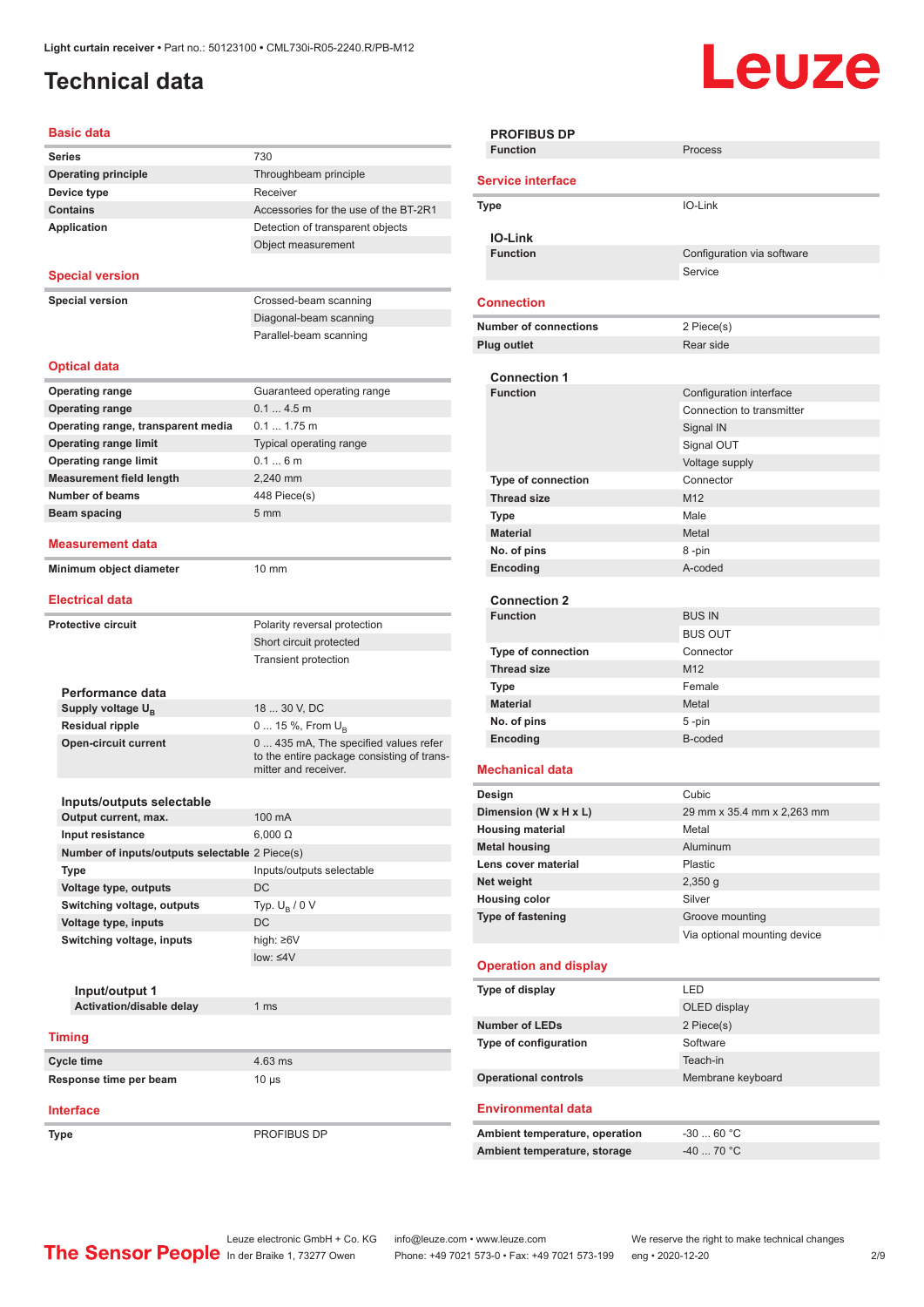## **Technical data**

## Leuze

#### **Certifications**

| Degree of protection     | IP 65         |
|--------------------------|---------------|
| <b>Protection class</b>  | Ш             |
| <b>Certifications</b>    | c CSA US      |
| <b>Standards applied</b> | IEC 60947-5-2 |
|                          |               |

#### **Classification**

| <b>Customs tariff number</b> | 90314990 |
|------------------------------|----------|
| eCl@ss 5.1.4                 | 27270910 |
| eCl@ss 8.0                   | 27270910 |
| eCl@ss 9.0                   | 27270910 |
| eCl@ss 10.0                  | 27270910 |
| eCl@ss 11.0                  | 27270910 |
| <b>ETIM 5.0</b>              | EC002549 |
| <b>ETIM 6.0</b>              | EC002549 |
| <b>ETIM 7.0</b>              | EC002549 |
|                              |          |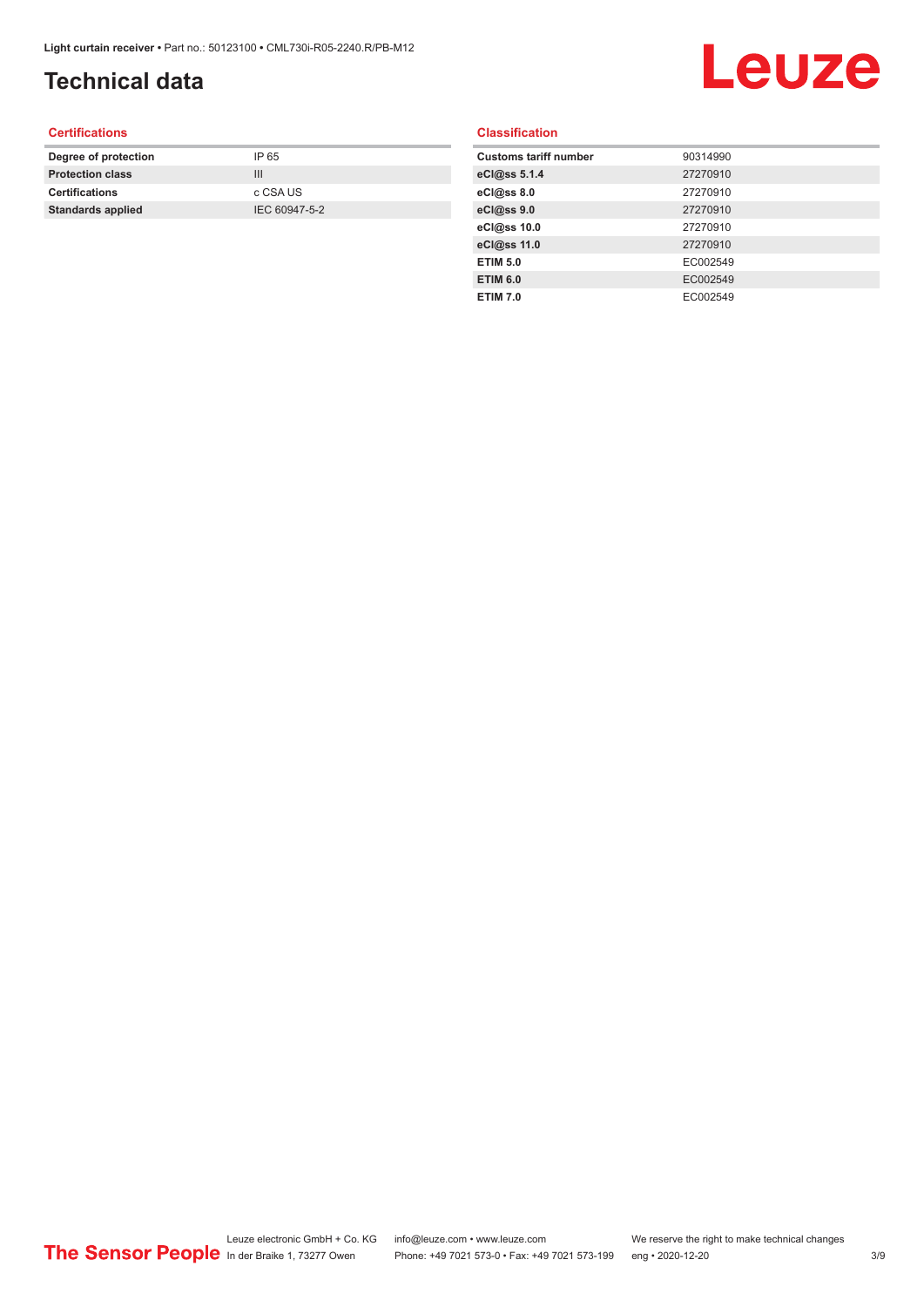#### <span id="page-3-0"></span>**Dimensioned drawings**

All dimensions in millimeters



A Beam spacing 5 mm

G Fastening groove

- B Measurement field length 2240 mm
- F M6 thread
- R Receiver
	- Y 2.5 mm

T Transmitter

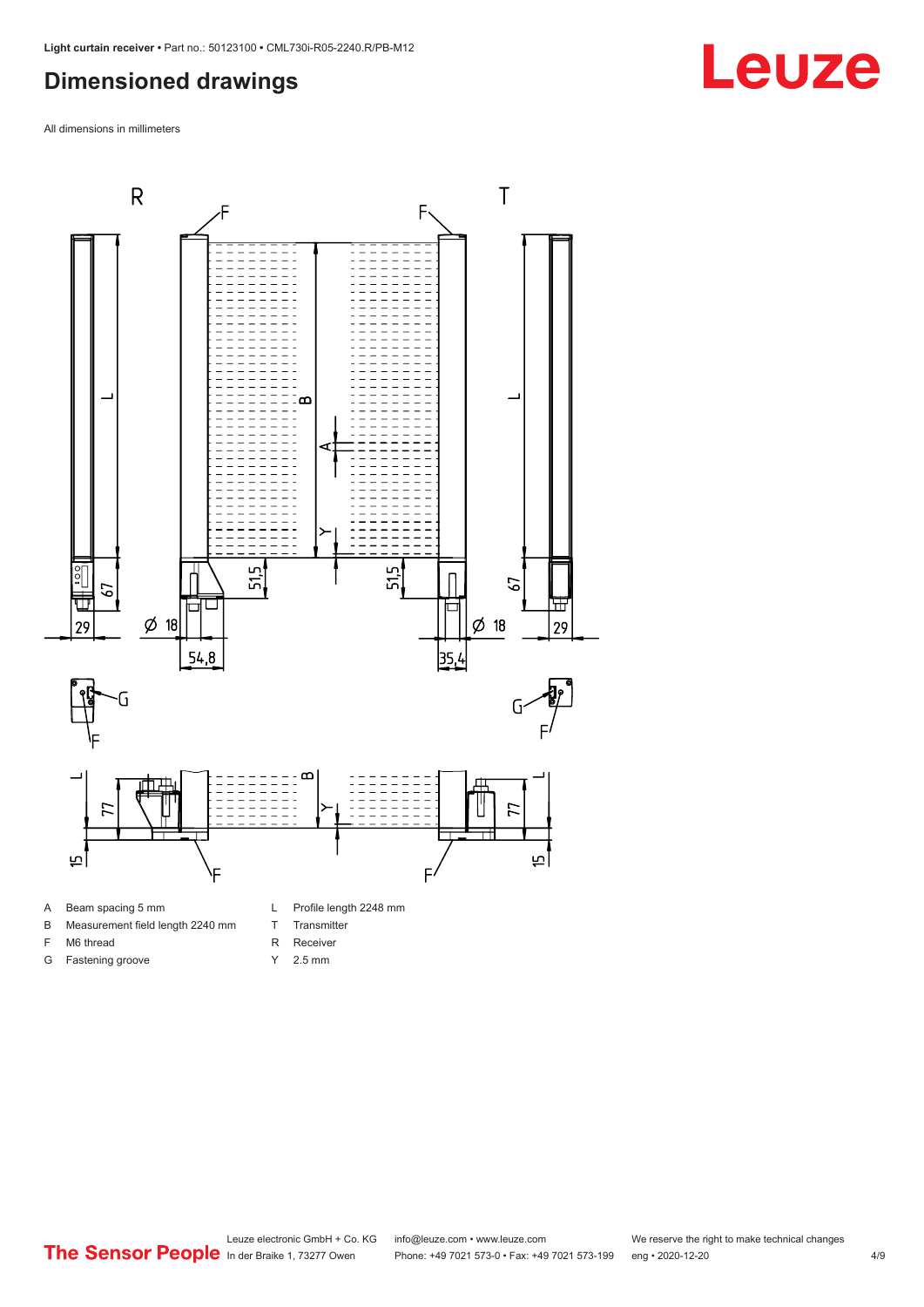#### <span id="page-4-0"></span>**Dimensioned drawings**





A PWR / SW IN / OUT B BUS IN / OUT

## **Electrical connection**

**Connection 1**

| <b>Function</b>    | Configuration interface   |  |
|--------------------|---------------------------|--|
|                    | Connection to transmitter |  |
|                    | Signal IN                 |  |
|                    | Signal OUT                |  |
|                    | Voltage supply            |  |
| Type of connection | Connector                 |  |
| <b>Thread size</b> | M12                       |  |
| <b>Type</b>        | Male                      |  |
| <b>Material</b>    | Metal                     |  |
| No. of pins        | 8-pin                     |  |
| Encoding           | A-coded                   |  |

#### **Pin Pin assignment**

| 1              | $V +$            |  |  |
|----------------|------------------|--|--|
| $\overline{2}$ | I/O <sub>1</sub> |  |  |
| 3              | <b>GND</b>       |  |  |
| $\overline{4}$ | IO-Link          |  |  |
| 5              | I/O <sub>2</sub> |  |  |
| 6              | RS 485 Tx+       |  |  |
| 7              | RS 485 Tx+       |  |  |
| 8              | <b>FE/SHIELD</b> |  |  |
|                |                  |  |  |



#### **Connection 2**

| <b>Function</b>    | <b>BUS IN</b>  |
|--------------------|----------------|
|                    | <b>BUS OUT</b> |
| Type of connection | Connector      |
| <b>Thread size</b> | M12            |
| <b>Type</b>        | Female         |
| <b>Material</b>    | Metal          |
| No. of pins        | $5 - pin$      |
| Encoding           | B-coded        |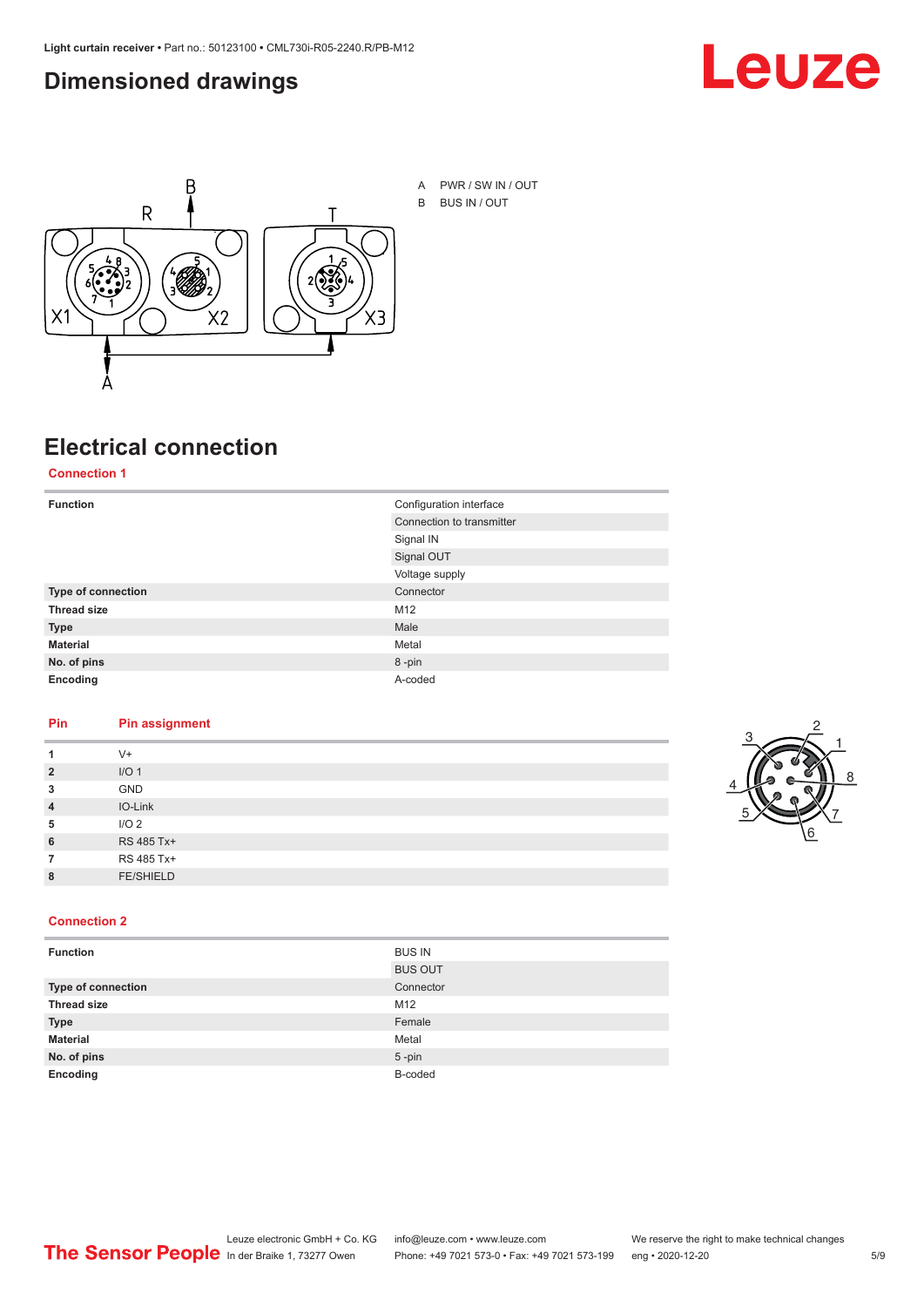## <span id="page-5-0"></span>**Electrical connection**

#### **Pin Pin assignment 1** V+ **2** Tx-**3** PB GND **4** Tx+ **5** FE/SHIELD 3 2 1 5 4



| <b>LED</b>     | <b>Display</b>           | <b>Meaning</b>                         |
|----------------|--------------------------|----------------------------------------|
|                | Green, continuous light  | Operational readiness                  |
|                | Green, flashing          | Teach / error                          |
| $\overline{2}$ | Yellow, continuous light | Light path free, with function reserve |
|                | Yellow, flashing         | No function reserve                    |
|                | Off                      | Object detected                        |

#### **Suitable transmitters**

| Part no. | <b>Designation</b>         | <b>Article</b>               | <b>Description</b>                                                        |
|----------|----------------------------|------------------------------|---------------------------------------------------------------------------|
| 50118939 | CML730i-T05-<br>2240.R-M12 | Light curtain<br>transmitter | Operating range: 0.1  4 m<br>Connection: Connector, M12, Rear side, 5-pin |

### **Part number code**

Part designation: **CML7XXi-YZZ-AAAA.BCCCDDD-EEEFFF**

| <b>CML</b>  | <b>Operating principle</b><br>Measuring light curtain                                                                                     |
|-------------|-------------------------------------------------------------------------------------------------------------------------------------------|
| 7XXi        | <b>Series</b><br>720i: 720i series<br>730i: 730i series                                                                                   |
| Y           | Device type<br>T: transmitter<br>R: receiver                                                                                              |
| <b>ZZ</b>   | <b>Beam spacing</b><br>05:5 mm<br>10:10 mm<br>20:20 mm<br>40:40 mm                                                                        |
| <b>AAAA</b> | Measurement field length [mm], dependent on beam spacing                                                                                  |
| в           | Equipment<br>A: connector outlet, axial<br>R: rear connector outlet                                                                       |
| <b>CCC</b>  | Interface<br>L: IO-Link<br>/CN: CANopen<br>/PB: PROFIBUS<br>/PN: PROFINET<br>/CV: Analog current and voltage output<br>/D3: RS 485 Modbus |

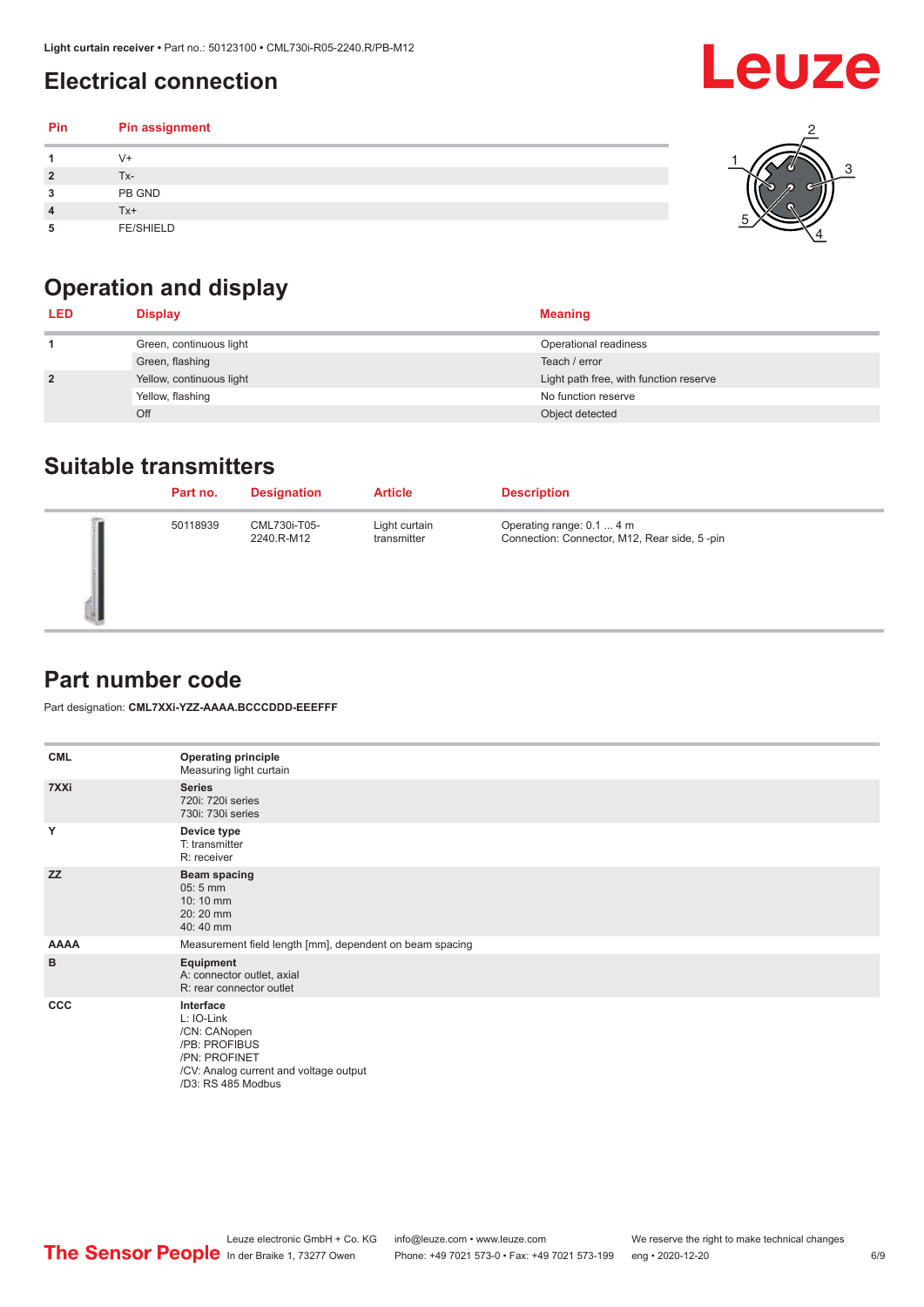#### <span id="page-6-0"></span>**Part number code**



| <b>DDD</b> | <b>Special equipment</b><br>-PS: Power Setting                                                    |
|------------|---------------------------------------------------------------------------------------------------|
| <b>EEE</b> | <b>Electrical connection</b><br>M12: M12 connector                                                |
| <b>FFF</b> | -EX: Explosion protection                                                                         |
|            | <b>Note</b>                                                                                       |
|            | Vector A list with all available device types can be found on the Leuze website at www.leuze.com. |

#### **Notes**

| Observe intended use!                                                                                                                                                                                                            |
|----------------------------------------------------------------------------------------------------------------------------------------------------------------------------------------------------------------------------------|
| $\%$ This product is not a safety sensor and is not intended as personnel protection.<br>$\%$ The product may only be put into operation by competent persons.<br>$\%$ Only use the product in accordance with its intended use. |
|                                                                                                                                                                                                                                  |



#### **For UL applications:**

ª For UL applications, use is only permitted in Class 2 circuits in accordance with the NEC (National Electric Code). ª These proximity switches shall be used with UL Listed Cable assemblies rated 30V, 0.5A min, in the field installation, or equivalent (categories: CYJV/ CYJV7 or PVVA/PVVA7)

#### **Accessories**

## Connection technology - Connection cables

|        | Part no. | <b>Designation</b>     | <b>Article</b>   | <b>Description</b>                                                                                                                                         |
|--------|----------|------------------------|------------------|------------------------------------------------------------------------------------------------------------------------------------------------------------|
| 2<br>W | 50132079 | KD U-M12-5A-V1-<br>050 | Connection cable | Connection 1: Connector, M12, Axial, Female, A-coded, 5-pin<br>Connection 2: Open end<br>Shielded: No<br>Cable length: 5,000 mm<br>Sheathing material: PVC |

#### Connection technology - Y distribution cables

|             |   | Part no. | <b>Designation</b>          | <b>Article</b>        | <b>Description</b>                                                                                                                                                                                                                                                                                  |
|-------------|---|----------|-----------------------------|-----------------------|-----------------------------------------------------------------------------------------------------------------------------------------------------------------------------------------------------------------------------------------------------------------------------------------------------|
| 圔<br>⋿<br>٣ | ø | 50118183 | K-Y1 M12A-5m-<br>M12A-S-PUR | Interconnection cable | Connection 1: Connector, M12, Axial, Female, A-coded, 5-pin<br>Connection 2: Connector, M12, Axial, Male, A-coded, 5-pin<br>Connection 3: Connector, M12, Axial, Female, A-coded, 8-pin<br>Shielded: Yes<br>Cable length fork 1: 5,000 mm<br>Cable length fork 2: 150 mm<br>Sheathing material: PUR |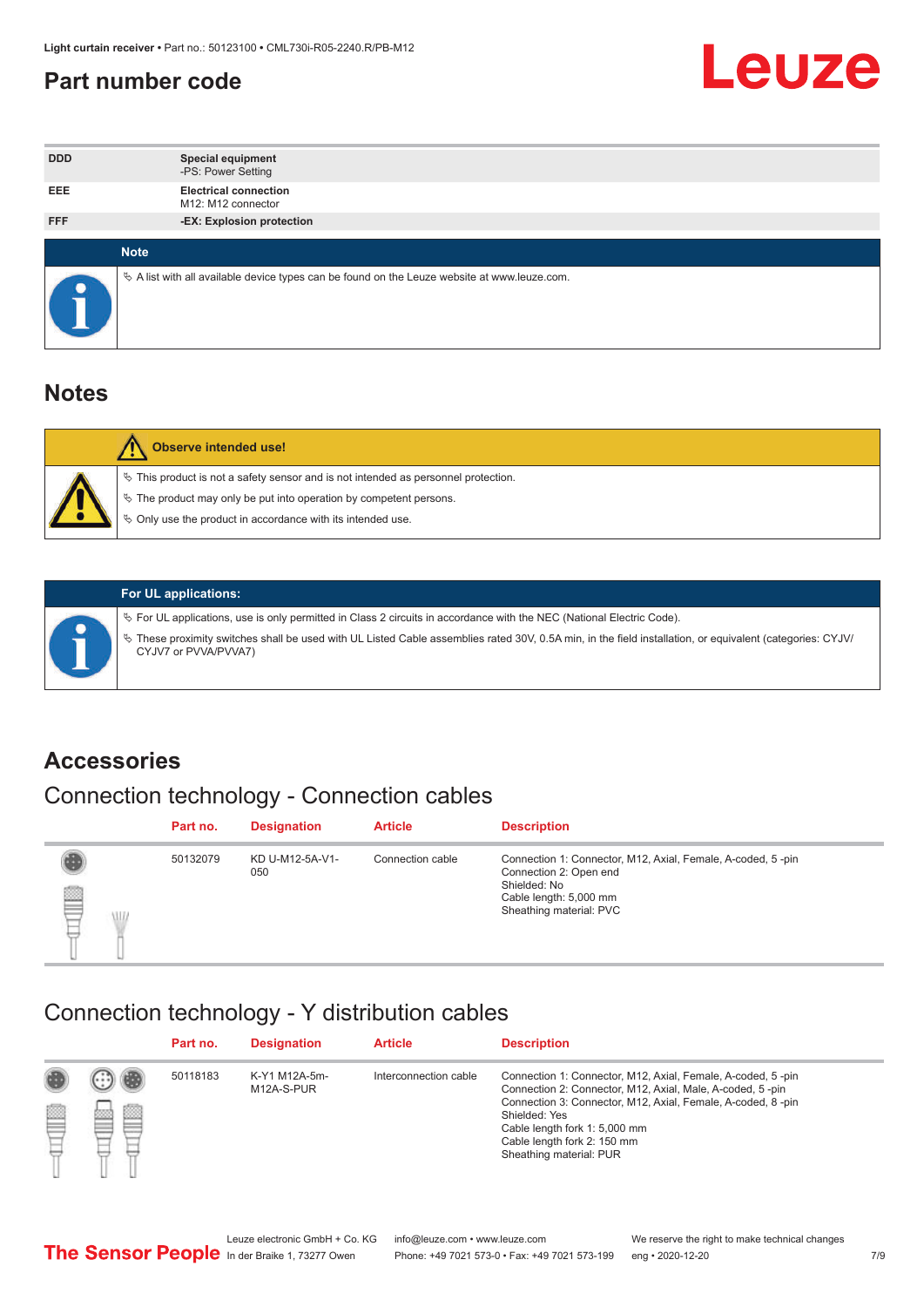#### **Accessories**

## **Leuze**

|     |         | Part no. | <b>Designation</b>           | <b>Article</b>        | <b>Description</b>                                                                                                                                                                                                                                                                             |
|-----|---------|----------|------------------------------|-----------------------|------------------------------------------------------------------------------------------------------------------------------------------------------------------------------------------------------------------------------------------------------------------------------------------------|
| 622 | ×<br>65 | 50123265 | K-YPB M12A-5m-<br>M12A-S-PUR | Interconnection cable | Suitable for interface: PROFIBUS DP<br>Connection 1: Connector, M12, Axial, Male, B-coded, 5-pin<br>Connection 2: Cable with connector, M12, Axial, Female, B-coded, 5-pin<br>Connection 3: Cable with connector, M12, Axial, Male, B-coded, 5-pin<br>Shielded: Yes<br>Sheathing material: PUR |

### Mounting technology - Mounting brackets

|               | Part no. | <b>Designation</b> | <b>Article</b>      | <b>Description</b>                                                                                                                                                                                                        |
|---------------|----------|--------------------|---------------------|---------------------------------------------------------------------------------------------------------------------------------------------------------------------------------------------------------------------------|
| $\frac{1}{2}$ | 50142900 | BT 700M.5-2SET     | Mounting device set | Design of mounting device: Bracket mounting<br>Fastening, at system: Through-hole mounting, T slotted hole<br>Mounting bracket, at device: Screw type, Sliding block<br>Type of mounting device: Rigid<br>Material: Steel |

### Mounting technology - Swivel mounts

| Part no. | <b>Designation</b> | <b>Article</b>       | <b>Description</b>                                                                                                                                          |
|----------|--------------------|----------------------|-------------------------------------------------------------------------------------------------------------------------------------------------------------|
| 429046   | <b>BT-2R1</b>      | Mounting bracket set | Fastening, at system: Through-hole mounting<br>Mounting bracket, at device: Clampable<br>Type of mounting device: Turning, 360°<br>Material: Metal, Plastic |

### Configuration devices

| Part no. | <b>Designation</b>             | <b>Article</b>  | <b>Description</b>                                                       |
|----------|--------------------------------|-----------------|--------------------------------------------------------------------------|
| 50121098 | SET MD12-US2-IL1.1<br>$+$ Zub. | Diagnostics set | Interface: USB<br>Connections: 2 Piece(s)<br>Degree of protection: IP 20 |

#### Services

| Part no. | <b>Designation</b> | <b>Article</b>   | <b>Description</b>                                                                                                                                                                                                                                                                                                                                                                                                              |
|----------|--------------------|------------------|---------------------------------------------------------------------------------------------------------------------------------------------------------------------------------------------------------------------------------------------------------------------------------------------------------------------------------------------------------------------------------------------------------------------------------|
| S981001  | CS10-S-110         | Start-up support | Details: Performed at location of customer's choosing, duration: max. 10<br>hours.<br>Conditions: Devices and connection cables are already mounted, price not<br>including travel costs and, if applicable, accommodation expenses.<br>Restrictions: No mechanical (mounting) and electrical (wiring) work<br>performed, no changes (attachments, wiring, programming) to third-party<br>components in the nearby environment. |
| S981005  | CS10-T-110         | Product training | Details: Location and content to be agreed upon, duration: max. 10 hours.<br>Conditions: Price not including travel costs and, if applicable, accommodation<br>expenses.<br>Restrictions: Travel costs and accommodation expenses charged separately<br>and according to expenditure.                                                                                                                                           |